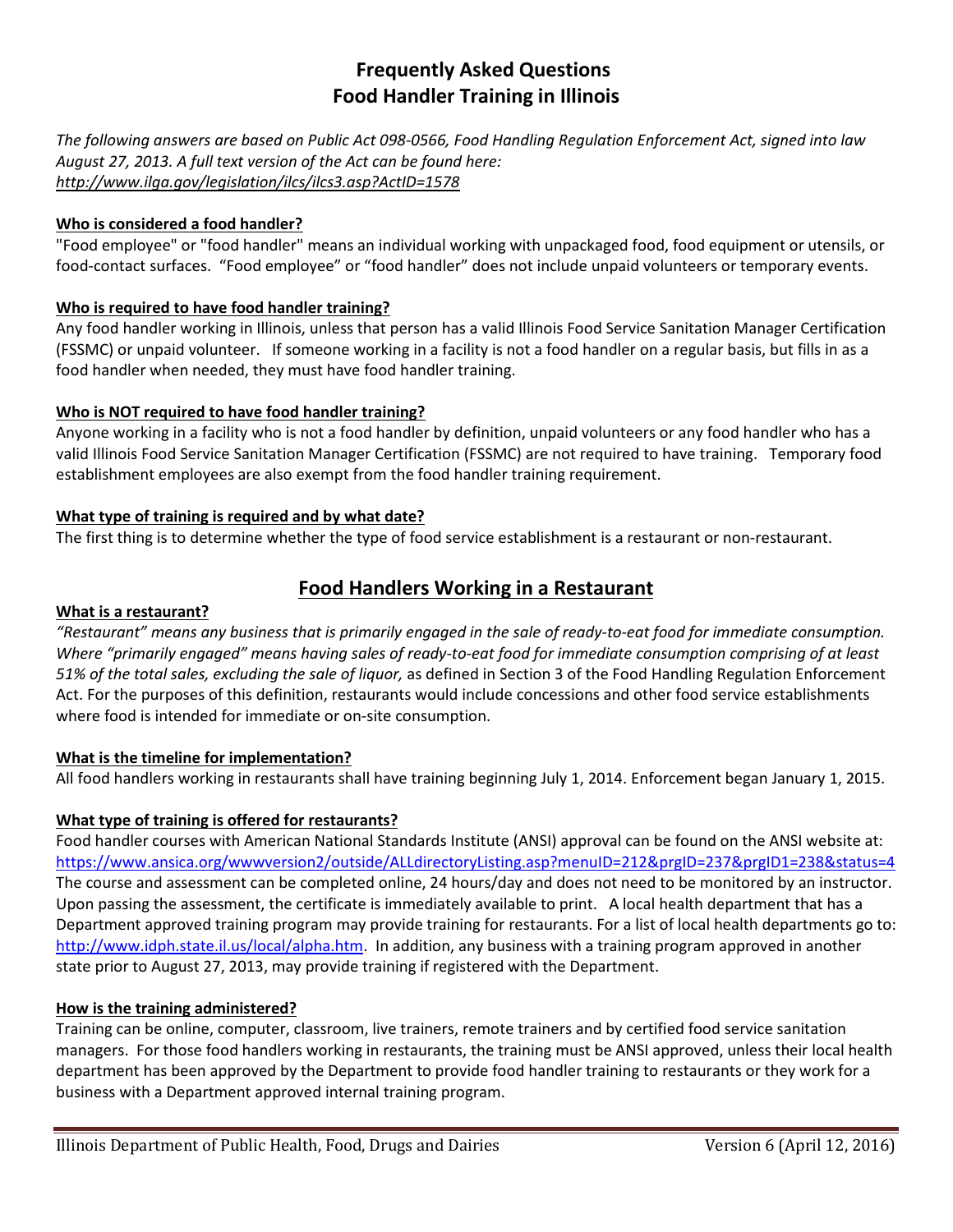### **Will everyone receiving food handler training receive a certificate?**

Not every food handler training course will issue a certificate, but proof of training must be available in the facility upon inspector request. Proof of training can be in the form of a written or electronic list that must contain the food handler's name, training received and date of training. ANSI approved food handler training courses will issue a certificate upon passing the assessment.

### **How long is the certificate valid?**

The ANSI food handler training certificates are good for three years and those taking other types of trainings that work in restaurants and other non-restaurant facilities, such as nursing homes, licensed day care homes and facilities, hospitals, schools and long-term care facilities, are good for three years.

Those working in non-restaurants, other than those listed above, are not required to take another food handler training unless they go to work for another employer. Food handler training for those working in non-restaurants is not transferable between employers.

### **Will my food handler certificate be valid throughout Illinois?**

Restaurant food handler training certificates are valid throughout the state, unless the training was obtained at a business through a Department approved internal training program.

### **Who can teach food handler courses?**

Anyone can teach food handler training courses. It is important to remember, it is not who is teaching the training, but that you receive the appropriate training based on whether you work in a restaurant or non-restaurant. Food handlers in restaurants can take the following trainings:

- Food handler courses with ANSI approval can be found on the ANSI website at: https://www.ansica.org/wwwversion2/outside/ALLdirectoryListing.asp?menuID=212&prgID=237&prgID1=238& status=4 The course and assessment can be completed online, 24 hours/day and do not need to be monitored by an instructor. Upon passing the assessment, the certificate is immediately available to print.
- A local health department that has a Department approved training program may provide training for restaurants. For a list of all local health departments go to: http://www.idph.state.il.us/local/alpha.htm
- Any business with a training program approved in another state prior to August 27, 2013.

#### **Is there a set fee for the course?**

No, the Act states there has to be at least one food handler training option available for \$15.00 or less and there are multiple ANSI approved programs available online at that price.

# **Food Handlers Working in a Non-restaurant**

#### **What is a non-restaurant?**

Non-restaurants are facilities, such as nursing homes, licensed day care homes and facilities, hospitals, schools, longterm care facilities and retail food stores.

#### **What is the timeline for implementation?**

All food handlers working in non-restaurants shall have training completed by July 1, 2016. Enforcement will begin January 1, 2017.

#### **What type of training is offered for non-restaurants?**

Any food handler training course that has been registered and approved by the Department is acceptable for food handlers in non-restaurants.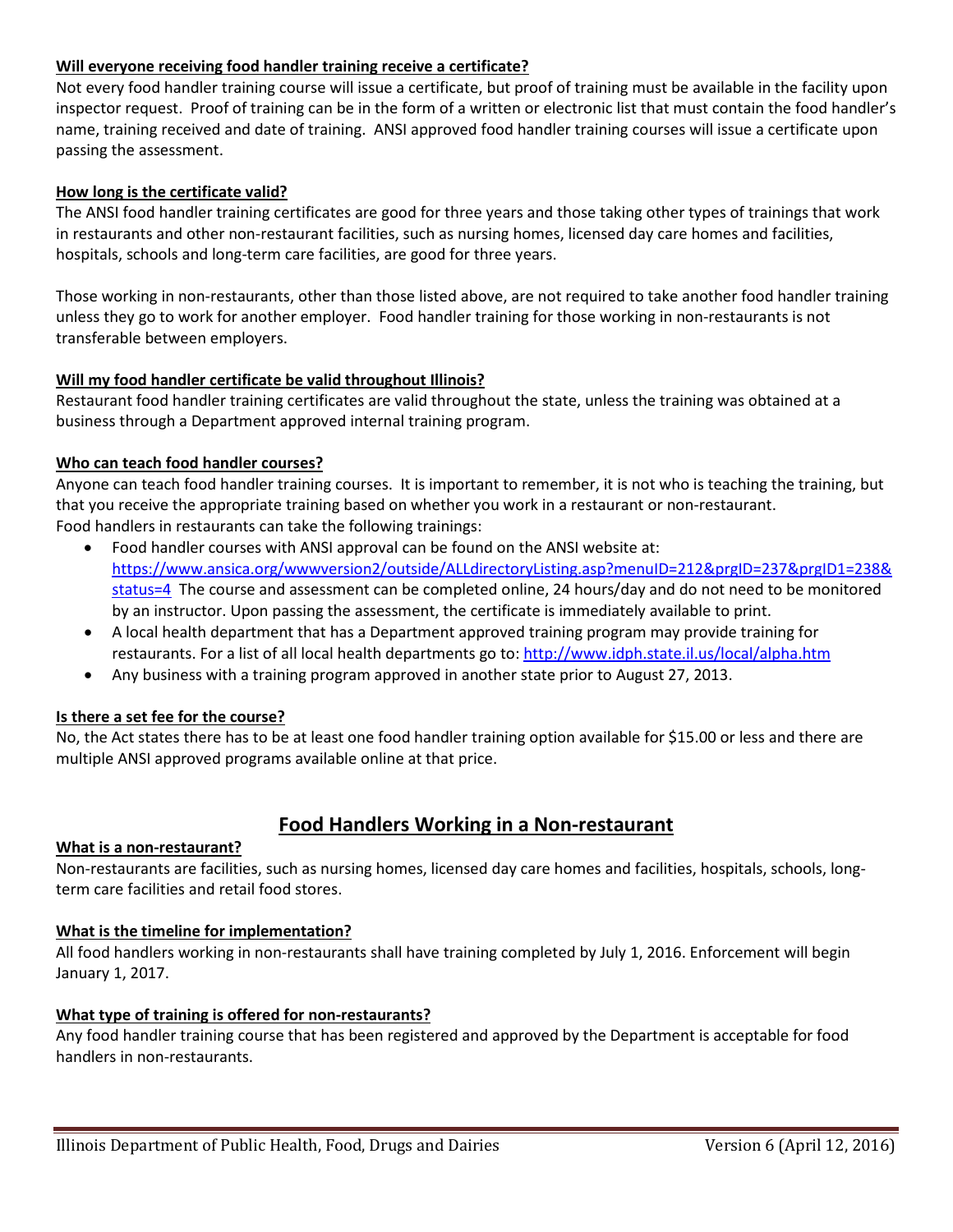### **How is the training administered?**

Training can be on-line, computer, classroom, live trainers, remote trainers and by certified food service sanitation managers. For those food handlers working in restaurants, the training must be ANSI approved, unless their local health department has been approved by the Department to provide food handler training to restaurants or they work for a business with a Department approved internal training program.

### **Will everyone receiving food handler training receive a certificate?**

Not every food handler training course will issue a certificate, but proof of training must be available in the facility upon inspector request. Proof of training can be in the form of a written or electronic list that must contain the food handler's name, training received and date of training.

### **How long is the certificate valid?**

Those working in non-restaurants are not required to take another food handler training, unless they go to work for another employer or if they work in nursing homes, licensed day care homes and facilities, hospitals, schools or longterm care facilities. Food handlers working in those facilities must receive training every three years. Food handler training for those working in non-restaurants is not transferable between employers.

#### **Will the state issue food handler certifications?**

No, the state will not issue food handler certifications. The state will continue to issue the Food Service Sanitation Manager Certification (FSSMC).

### **Will my food handler certificate be valid throughout Illinois?**

No, non-restaurant training is not transferable between employers.

### **Is the employer responsible for paying for food handler training?**

No, an employer is not responsible for paying for food handler training, since it is the property of the certificate holder.

#### **Who can teach food handler courses?**

Anyone can teach food handler training courses. It is important to remember it is not who is teaching the training, but that you receive the appropriate training based on whether you work in a restaurant or non-restaurant. Food handlers working in non-restaurants can take any food handler training course registered and approved by the Department.

## **Common Questions Regarding Food Handler Training**

## **Do nursing or therapy staff working in a hospital, nursing home, etc. need to have food handler training?**

Nursing and therapy staff are not required to have food handler training. Even though some nursing and therapy staff may deliver trays or assist patients with feeding, the intention of the food handler training requirement is for food handlers working in the food preparation and food service areas of the facility that fall under the Illinois Food Code. However, because nursing and therapy staff serve a highly susceptible population, food handler training is strongly encouraged.

#### **Are teachers in daycares or other childcare centers required to have food handler training?**

Because some daycares and childcare centers portion, serve and consume their meals in the classroom, outside of the food preparation area of the facility, it is strongly encouraged that they receive food handler training. It is not required because the classrooms do not fall under the Illinois Food Code. However, because they serve a highly susceptible population, food handler training is strongly encouraged.

#### **I work at a Summer Food site, do I need food handler training?**

Yes, food handlers working at Summer Food sites are required to have food handler training.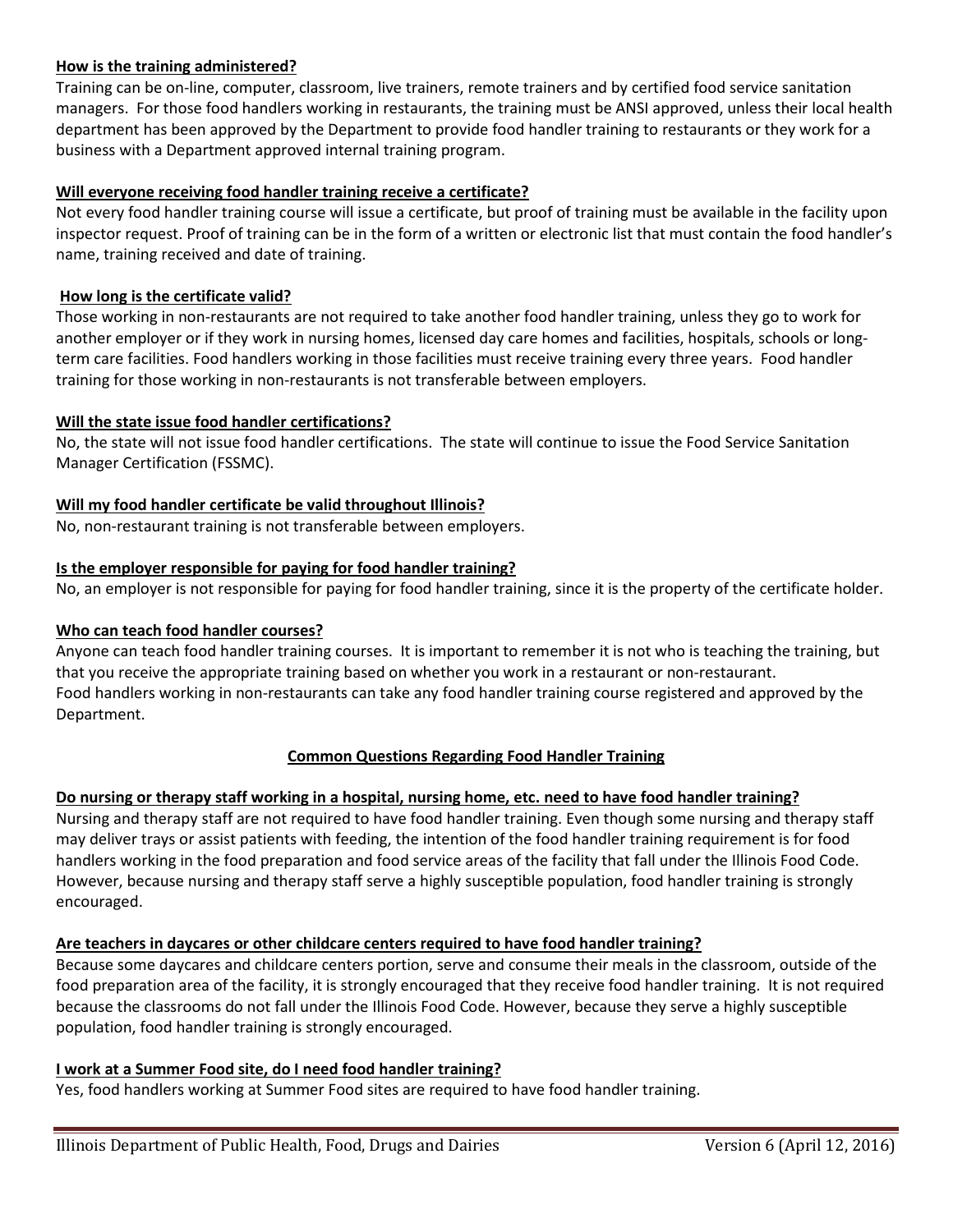**I want to offer an ANSI accredited food handler training at my business for my employees only, what should I do?** You will need to choose an ANSI accredited food handler training provider that offers classroom materials. Those providers can be found here: http://www.ansi.org/Accreditation/credentialing/certificateissuers/AllDirectoryListing.aspx?prgID=237,238&statusID=4

Once you have decided on a provider, you will need to register your training with the Department using the Food Handler Training Program Application/Registration Form available here: http://dph.illinois.gov/sites/default/files/forms/foodhandlertrainingprogramapplicationregistration.pdf

\*If you have multiple affiliated entities/businesses located throughout Illinois, only one registration with the Department is required and will cover all of those affiliated entities as long as they are all using the same approved program.

## **Is there a set fee for the course?**

No, the Act states there has to be at least one food handler training option available for \$15.00 or less and there are multiple ANSI approved programs available online at that price.

## **Will volunteers be required to have food handler training?**

No, only paid food employees will need to have food handler training.

# **If retail food establishments also have a deli or produce (cutting fruits and vegetables for trays/fruit salads) section,**

**do the deli and produce employees, but not stockers/cashiers, need their food handler training by July 1, 2014?** Retail stores with delis would be considered non-restaurant and everyone meeting the definition of a food handler would need training. Non-restaurant food handlers need to have training by July 1, 2016.

# **If a grocery store has a bakery, deli, salad bar and coffee shop inside, is the grocery store considered a non-restaurant and the deli, bakery, considered restaurants?**

A grocery store is a retail food store, along with other retail stores that sell clothing and housewares and are considered a non-restaurant even though they have multiple food operations under that same roof. If the retail store is the owner/operator of the food operations, then it is considered a non-restaurant as a whole. If the retail store has a food operation in it that is run by a third party, then that specific food operation would be considered a restaurant and the retail store would be considered a non-restaurant (only if it had other food handlers in that facility).

# **Are convenience stores that may only have hot dogs on a rotating grill as a food item classified as a restaurant or nonrestaurant?**

Convenience stores with gas stations would be considered non-restaurant. Those convenience stores that do not sell gas, only food items and have roller grills with food handling taking place could be considered a restaurant, but the local health department needs to decide this based on other items, such as lottery and cigarettes, that the facility might also sell along with ready to eat foods.

# **Do temporary or mobile food stands (cotton candy/corn dogs/shake-ups) require food handling certificates?**

Mobile food-yes. Food handlers would need training.

Temporary food-no. Temporary events are exempt from the food handler training requirement.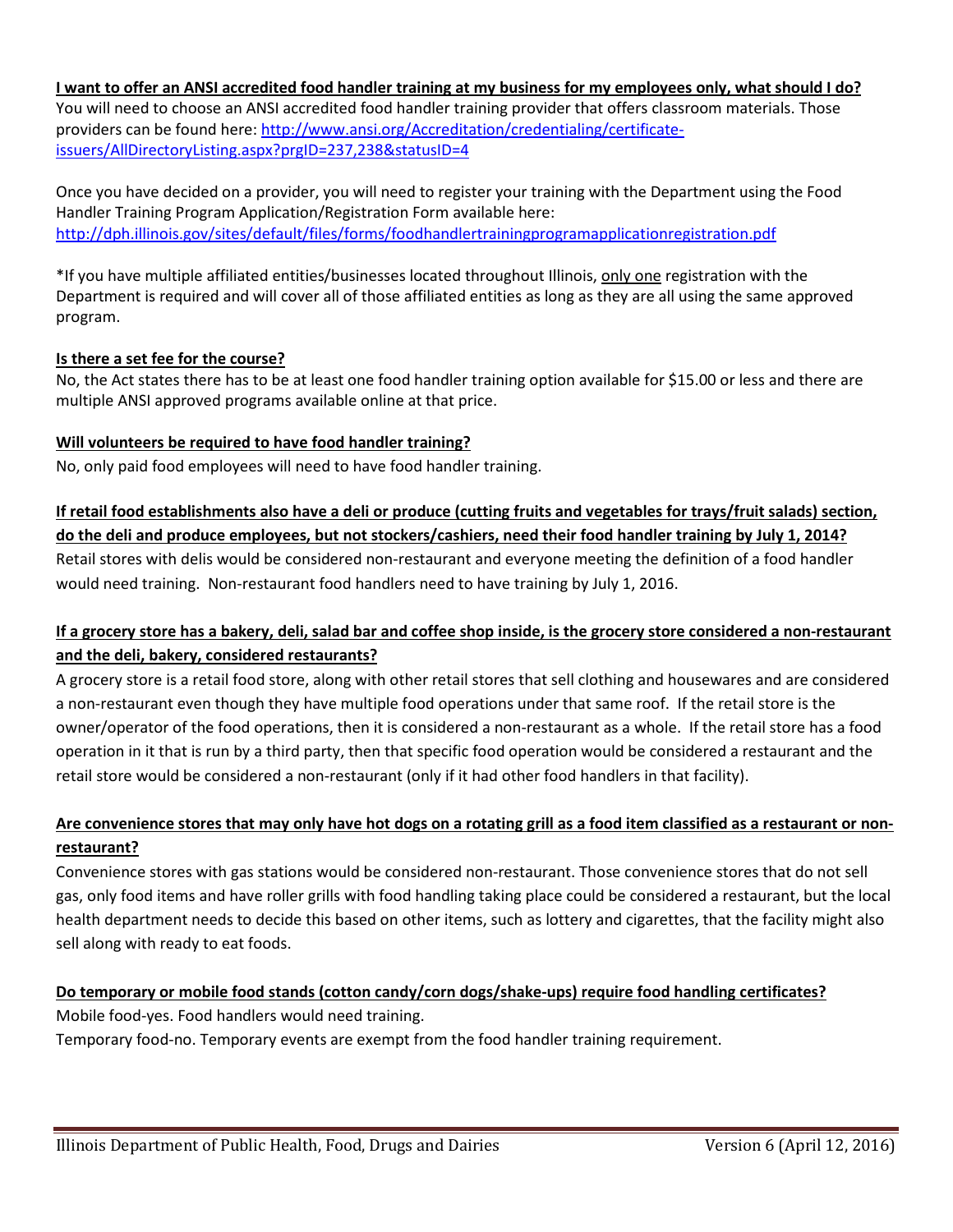# **If a "non-restaurant" food worker takes the same ANSI certified training as a "restaurant" food worker, does the "non-restaurant" food worker have to take the training again (even if still within the three-year valid time) if they go to work for a "restaurant"?**

The food handler would not need to take the training again as long as the individual has their own ANSI certificate that they can use to work in a restaurant and the facility the individual is going to does not have an internal training program.

## **Will local health departments receive a list of food companies that have approved in-house training?**

Once the Department approves a food handler training program, it will be listed on the Web portal for local health departments to access, under Retail Food/IDPH Approved Food Handler Training Programs.

# **Will places not permitted by local health departments, such as churches and clubs (Lions, Elks, Masonic lodges), require food handler training?**

Yes, they would require food handler training for their employees. Most clubs should already be permitted by local health departments, because they have kitchens and serve the public. Volunteers are exempt from the training requirement.

If a church is just doing temporary events, they would not need food handler training, as temporary food establishment employees are exempt from having food handler training.

## **If a food service establishment is not inspected by the local health department, do they still need food handler training?**

Yes, if the establishment falls under the Illinois Food Code, any employee meeting the definition of a food handler would need food handler training.

## **Do the mentally disabled working in a facility, restaurant or non-restaurant need to have food handler training?**

Any food handler employed by a restaurant or non-restaurant must have training. There are several options for training (classroom, hands-on, DVDs, online) that can be used and the assessment can be taken multiple times, in most cases. We are proposing that, assessments can also be in the form of demonstration of knowledge, for those that are unable to take a written exam. Food handlers that are not paid employees would be considered volunteers and are not required to have training.

## **Can an instructor teach a FSSMC course and a food handler training at the same time?**

No, food handler training and FSSMC courses should be held separately because the training requirements are different for each type of course.

## **How do I submit a training program to the Department for approval?**

An application with completion instructions is available on the Department's website under "Food Handler Training." Refer back to the sections in this document that list course options in "Who can teach food handler courses".

# **Can someone with food handler training take the place of a FSSMC when there is a gap in coverage throughout the day?**

No, a food handler cannot take the place of a FSSMC. The Illinois Food Code still requires the FSSMC certification based on your facility's risk type.